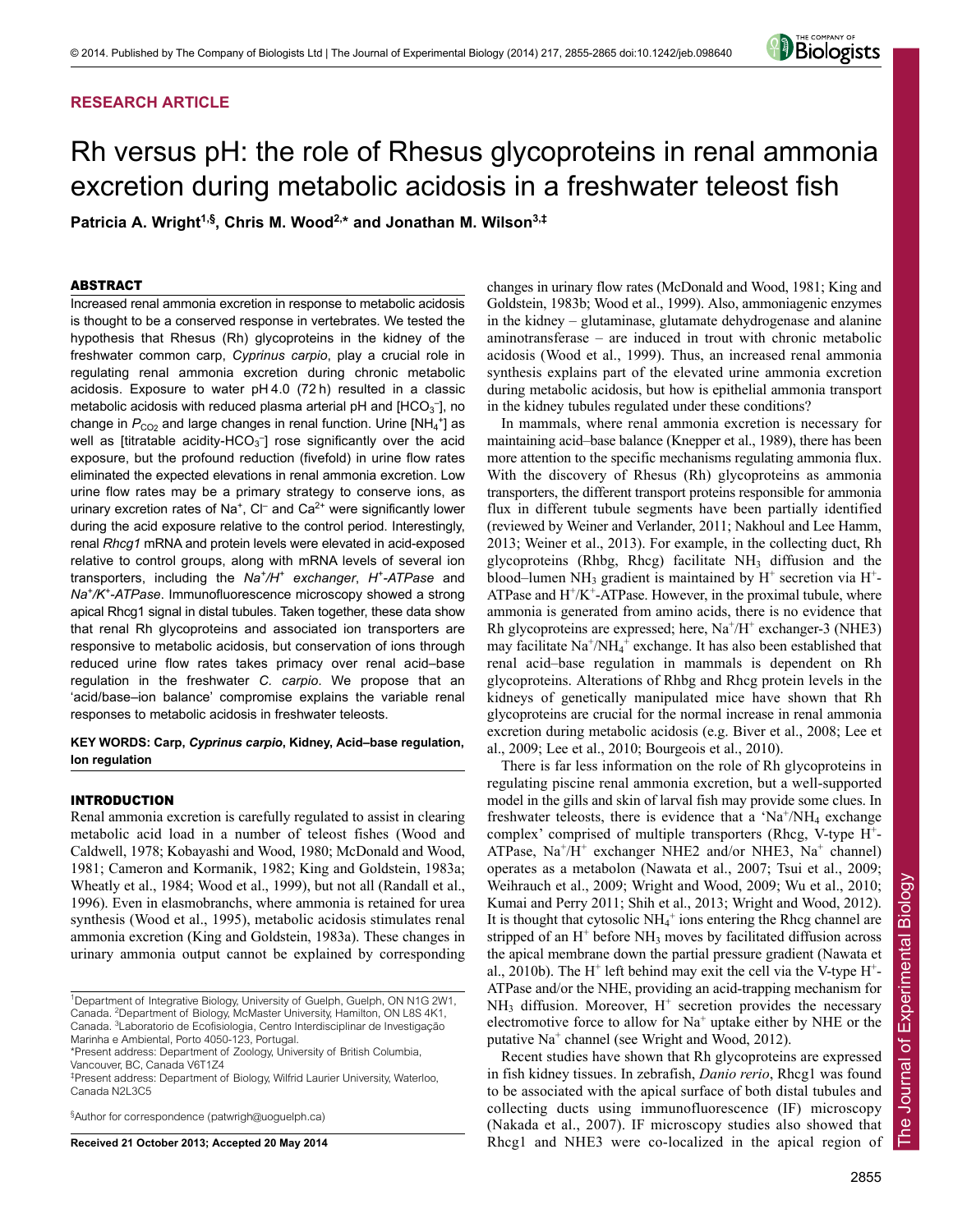$Na<sup>+</sup>/K<sup>+</sup>-ATPase$  (NKA)-positive renal distal tubule cells in mangrove rivulus, *Kryptolebias marmoratus* (Cooper et al., 2013), whereas in rainbow trout, *Oncorhynchus mykiss*, NHE3 is colocalized with vacuolar-type H<sup>+</sup>-ATPase in the apical membrane of proximal tubules (Ivanis et al., 2008a). Gene expression of Rhbg was detected in trout and *K. marmoratus* kidney homogenates (Hung et al., 2007; Nawata et al., 2007). The novel Rh isoform Rhp2 in the shark *Triakis scyllium* was associated with the basolateral membranes of renal tubule cells (Nakada et al., 2010). Given the presence of Rh glycoproteins in epithelial cells of kidney tubules in fish, it is likely that they play a role in regulating changes in renal ammonia output.

To assess the role of Rh glycoproteins in the regulation of renal ammonia excretion, we studied the molecular, cellular and wholeanimal response to environmental acidosis in a teleost freshwater fish, the common carp, *Cyprinus carpio* Linnaeus 1758. We hypothesized that renal ammonia excretion would be enhanced as part of the net acid excretion response in *C. carpio* during metabolic acidosis in association with increased expression of Rhcg and associated transporters in the kidney as part of the 'Na<sup>+</sup>/NH<sub>4</sub><sup>+</sup> exchange complex'. If true, then: (1) increased renal ammonia excretion will be correlated with increased Rh glycoprotein expression and (2) increased urine ammonia concentrations will be linked to decreased urine  $Na<sup>+</sup>$  concentrations. To test this hypothesis, we exposed *C. carpio* with and without surgically fitted urinary or caudal arterial cannulae to an initial control period (water pH 7.6) followed by exposure to acid water (pH 4.0) for 72 h and then a 24 h recovery period in control water. We chose *C. carpio* for these experiments because they belong to the Cyprinidae family, the largest family of freshwater fishes, and are therefore representative of a broad group of fish. *Cyprinus carpio* are also known to tolerate prolonged exposure to acid waters (Ultsch et al., 1981) and urinary catheterization (Kakuta et al., 1986), and molecular probes have been developed to investigate Rh proteins in this species (Sinha et al., 2013). We collected urine, plasma and tissue samples to determine the acid–base status, ion balance, net renal ammonia and total acid excretion rates, and mRNA and protein expression levels of key transporters. In addition, IF microscopy was used to assess the location of the Rh glycoproteins, NHE3,  $Na^+/K^+$ -ATPase and Na<sup>+</sup>:K<sup>+</sup>:2Cl<sup>-</sup> (NKCC) cotransporter and/or the Na<sup>+</sup>:Cl<sup>-</sup> cotransporter (NCC) in the kidney.

## RESULTS

# Excretion rates and urine properties

The rates of titratable acidity-HCO<sub>3</sub><sup>-</sup> (TA-HCO<sub>3</sub><sup>-</sup>) and net acid excretion were significantly elevated by acid exposure, but there was no significant change in NH<sub>4</sub><sup>+</sup> excretion (Fig. 1). The fish recovered these renal excretion rates by 96 h (Fig. 1A,C). Following acid exposure, urine pH significantly declined relative to the control period, and recovered by the end of the recovery period (Fig. 2A). Urine  $[TA-HCO<sub>3</sub>^-]$ ,  $[NH<sub>4</sub><sup>+</sup>]$  and [net acid] were elevated during acid exposure relative to the initial control period and only  $[NH_4^+]$ completely recovered by 96 h (Fig. 2B–D). Mean urine flow rates declined by more than fivefold by the end of the 72 h acid period and partially recovered by 96 h (Fig. 2E).

Urinary ion and urea losses were sharply curtailed during the acid exposure relative to the control period (Fig. 3). For example,  $Na<sup>+</sup>$ and Cl– excretion rates were significantly lower 24 h into the acid exposure and did not fully recover by 96 h (Fig. 3A,B). In addition,  $Ca<sup>2+</sup>$  and urea excretion rates declined significantly by 72 h after acid exposure (similar trend for  $PO_4^-$  and  $K^+$  excretion,  $P=0.056$ ), with some evidence of recovery (Fig. 3C–F). There were significant



**Fig. 1. Urine acid–base variables in common carp (***Cyprinus carpio***).** Renal excretion of titratable acidity-HCO<sub>3</sub><sup>-</sup> (TA-HCO<sub>3</sub><sup>-</sup>) (A), NH<sub>4</sub><sup>+</sup> (B) and net acid (C) in carp exposed to neutral pH (pH 7.6) control water, followed by acid water (pH 4) up to and including 72 h and then a recovery period where fish were returned to control water for 24 h. The horizontal dashed line indicates the control value across time. Data are means ± s.e. (*n*=13), Series I. Asterisks indicate a significant difference from the control value and double daggers indicate a significant difference from the final acid value at 72 h [repeated-measures one-way ANOVA, (A) *P*=0.002; (B) *P*=0.397; (C) *P*=0.015, Holm–Sidak *post hoc* test].

positive correlations between urine  $[K^+]$  and  $[NH_4^+]$ ,  $[PO_4^-]$  and [NH<sub>4</sub><sup>+</sup>], as well as [Mg<sup>2+</sup>] and [NH<sub>4</sub><sup>+</sup>], but not [Na<sup>+</sup>] and [NH<sub>4</sub><sup>+</sup>] (supplementary material Fig. S1).

## Plasma properties

Plasma  $P_{CO}$  was unaltered by acid exposure (Fig. 4A), whereas plasma [HCO<sub>3</sub><sup>-</sup>] was depressed by  $\sim$ 50% (Fig. 4B) and arterial pH (pHa) decreased over the entire acid sampling period, returning to pre-exposure values during the recovery period at 84 h (Fig. 4C).

Plasma  $[NH_4^+]$  and  $[K^+]$  were marginally elevated (not significant), whereas plasma  $[Na^+]$ ,  $[Cl^-]$  and  $[Ca^{2+}]$  were significantly lower during the acid treatment and did not recover with a return to neutral pH water (Fig. 5A–E). There was no significant change in the mean plasma  $[Mg^{2+}]$  (control 0.73±0.02 mmol l –1, *N*=6, versus acid 0.75±0.04 mmol l –1, *N*=6) or [PO<sub>4</sub><sup>-</sup>] (control  $4.10 \pm 0.38$  mmol  $1^{-1}$ ,  $N=6$ , versus acid  $3.92\pm0.32$  mmol  $1^{-1}$ ,  $N=5$ ) taken after 72 h of acid exposure in uncannulated carp. Plasma cortisol showed an increasing trend over the acid exposure period, but this was not significant (Fig. 5F).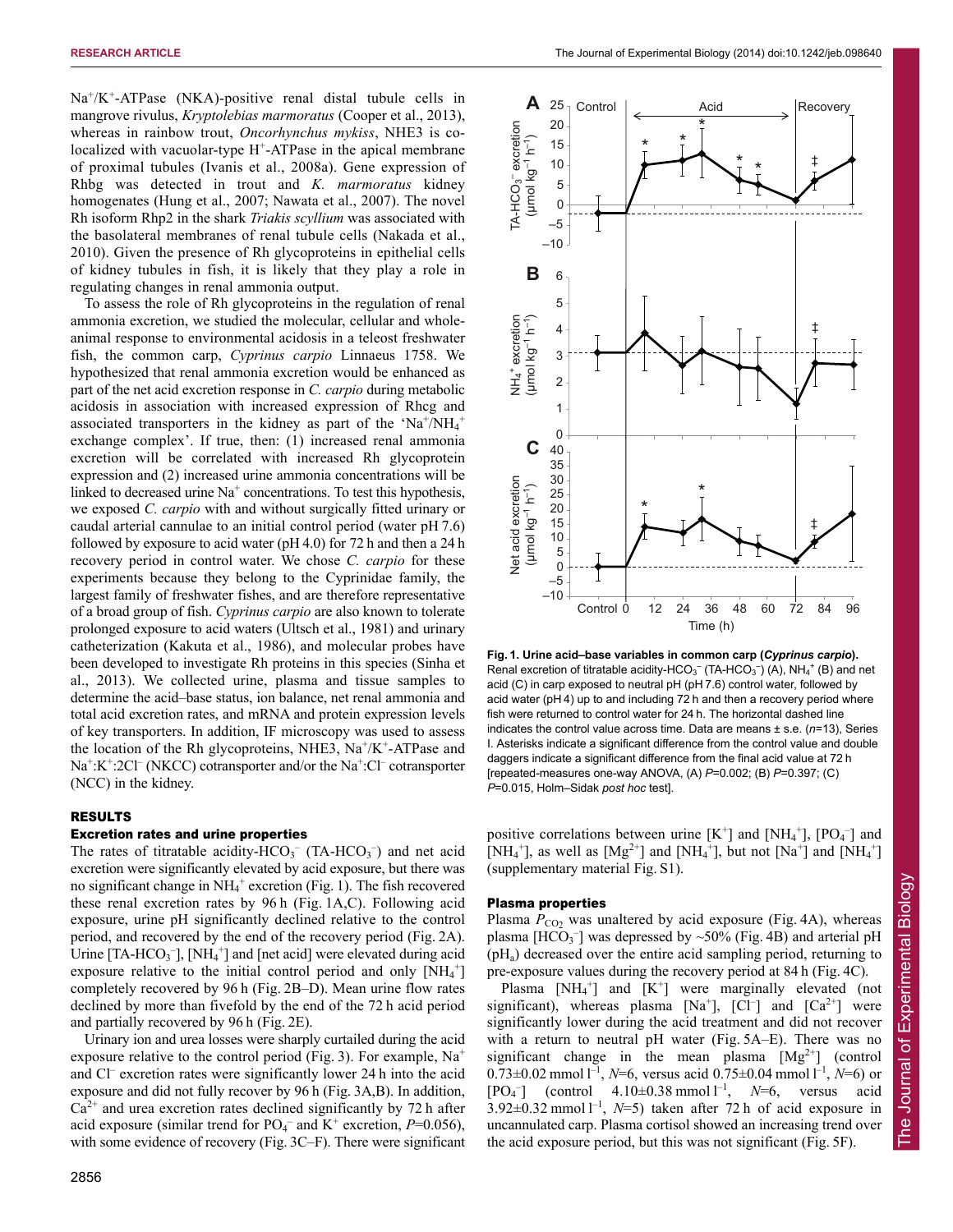

(umol kg<sup>-1</sup> h<sup>-1</sup>) **A** Control Acid Recovery 80 (µmol kg–1 h–1) Na<sup>+</sup> excretion Na<sup>+</sup> excretion 60 40 20  $*$  \* \* \* \*  $\Omega$ (µmol kg<sup>-1</sup> h<sup>-1</sup>)  $\bf{D}$  (µmol kg<sup>-1</sup> h<sup>-1</sup>)  $\bf{C}$  (µmol kg<sup>-1</sup> h<sup>-1</sup>)  $\bf{D}$ B 40  $(\mu$ mol kg<sup>-1</sup> h<sup>-1</sup>) (µmol kg–1 h–1)  $Cl^-$  excretion Cl– excretion 30 20  $*$  \* \* \* \* ‡ 10  $\Omega$  $($ umol kg<sup>-1</sup> h<sup>-1</sup>)  $\Omega$ 30 PO<sub>4</sub><sup>-</sup> excretion – excretion (µmol kg–1 h–1) 20 10 0 **D** 25  $(\mu$ mol kg<sup>-1</sup> h<sup>-1</sup>) 20 K<sup>+</sup> excretion K<sup>+</sup> excretion 15 10 5 0 (umol kg<sup>-1</sup> h<sup>-1</sup>) **IT** 10 Ca<sup>2+</sup> excretion (µmol kg–1 h–1)  $Ca<sup>2+</sup>$  excretion 8 6 4 2 \* 0 (umol kg<sup>-1</sup> h<sup>-1</sup>) T 10 Urea excretion Urea excretion (µmol kg–1 h–1) 8 6 4 \* 2  $\overline{0}$ -12 0 12 24 36 48 60 72 84 96 Control 0



Acid exposure had no effect on hematocrit values (control 24.2±1.7%, *N*=15, versus acid 28.2±1.9%, *N*=16) or skeletal muscle tissue water content (control 81.4±1.0%, *N*=6, versus acid 81.0±0.3%, *N*=6) in uncannulated carp.

*P*=0.036, Holm–Sidak *post hoc* test].

In acid-exposed fish, seven out of seven genes showed altered levels of expression compared with control fish. *Rhcg1a* increased (+2.5 fold), *Rhcg1b* increased (+2.4-fold), *Rhbg* decreased (–2.7-fold), *NHE3* increased (+4-fold), *H+-ATPase* (vacuolar, B subunit) increased (+1.25-fold), *NKA* (alpha subunit) increased (+4-fold) and the urea transporter (*UT*) decreased (–2-fold) in expression in acidexposed fish relative to control fish (Fig. 6).

Time (h)

**Fig. 3. Urine parameters in common carp (***C. carpio***).** Renal excretion of Na<sup>+</sup> (A), Cl<sup>-</sup> (B), PO<sub>4</sub><sup>-</sup> (C), K<sup>+</sup> (D), Ca<sup>2+</sup> (E) and urea (F) in carp exposed to neutral (pH 7.6) control water, followed by acid water (pH 4) up to and including 72 h and then a recovery period where fish were returned to control water for 24 h. The horizontal dashed line indicates the control value across time. Data are means ± s.e. (*n*=13), Series I. Asterisks indicate a significant difference from the control value and double daggers indicate a significant difference from the final acid value at 72 h [repeated-measures one-way ANOVA, (A) *P*=0.01; (B) *P*=0.004; (C) *P*=0.04; (D) *P*=0.285; (E) *P*=0.028; (F)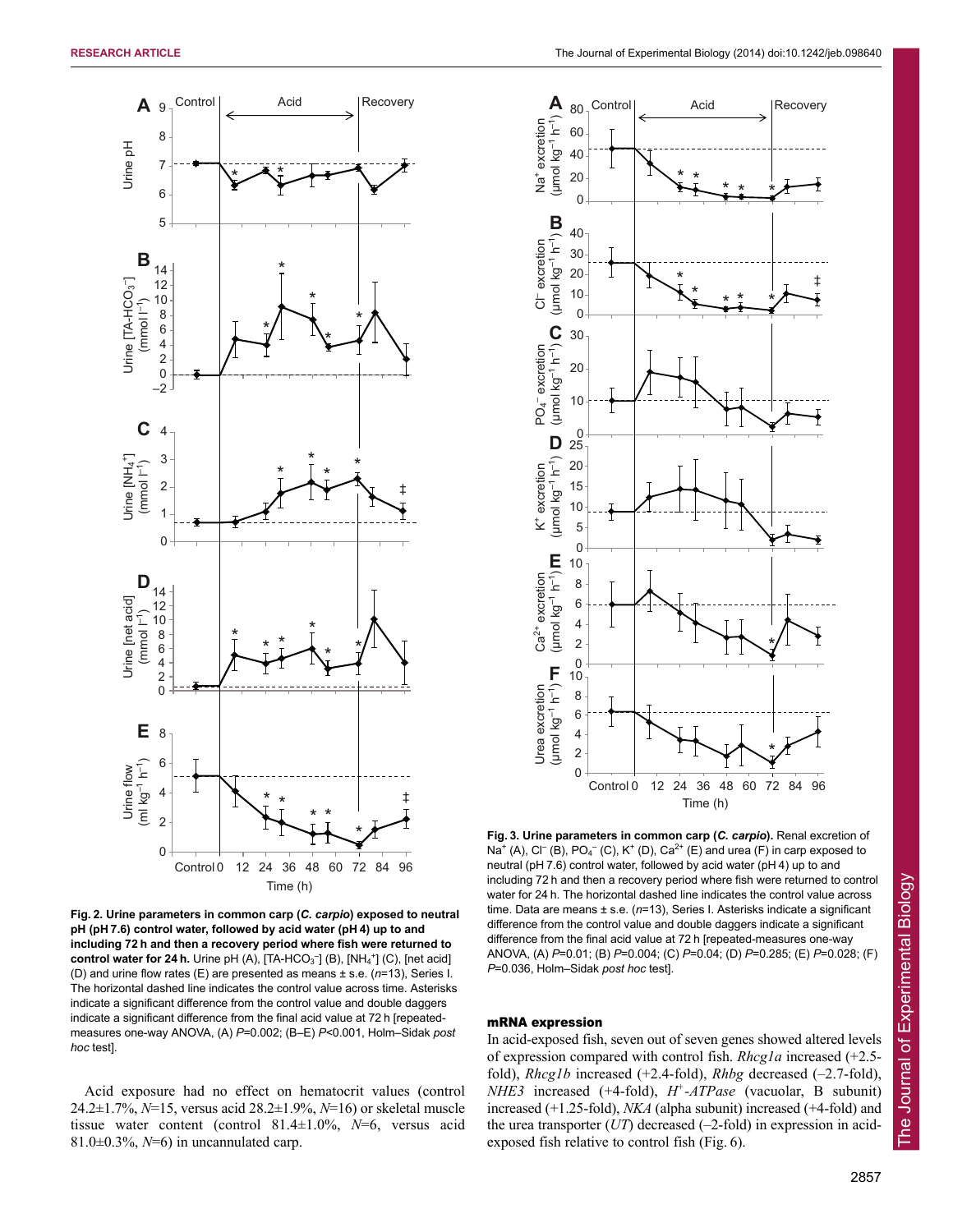

**Fig. 4. Plasma acid–base parameters in common carp (***C. carpio***).** Plasma acid–base status shown as (A)  $P_{CO_2}$ , (B) [HCO<sub>3</sub><sup>-</sup>] and (C) pH<sub>a</sub> in carp exposed to neutral (pH 7.6) control water, followed by acid water (pH 4) for 72 h and then a recovery period where fish were returned to control water for 12 h (Series II). The horizontal dashed line indicates the control value across time. Data are means ± s.e. (*n*=6–10). Asterisks indicate a significant difference from the control value and double daggers indicate a significant difference from the final acid value at 60 h [repeatedmeasures one-way ANOVA, (A) *P*=0.567; (B,C) *P*<0.001, Holm–Sidak *post hoc* test].

## Protein expression and activity

Using western blot analysis, Rhcg1 content was elevated by 1.8-fold in acid-exposed relative to control fish (Fig. 7). There were no significant differences in protein content of other transporters (Table 1). Consistent with the protein content data, NKA and  $H^+$ -ATPase activities were also unchanged (Table 2). Glutaminase and glutamine synthetase activities were unaffected by treatment, but glutamate dehydrogenase  $(-36%)$  and alanine aminotransferase (–61%) were significantly lower in acid-exposed compared with control fish (Table 2).

## Immunohistochemistry

Sections of *C. carpio* kidney were immunoreactive for NKA using either the mouse or rabbit anti-peptide NKA antibodies (clone  $\alpha$ 5 and αR1, respectively), *D. rerio* Rhcg1 polyclonal and NKCC/NCC T4 monoclonal antibody (Fig. 8). The other antibodies tested against H+-ATPase B subunit, NHE2 and NHE3 did not show immunoreactivity above background. In proximal tubule cells, weak apical Rhcg1 was co-expressed with basolateral NKA and apical NKCC/NCC. In the distal tubule, a strong NKA signal was present throughout the entire cell and apical Rhcg1 and NKCC/NCC were present (Fig. 8). Different tubule segments were identified on the



**Fig. 5. Plasma parameters in common carp (***C. carpio***).** Plasma (A) [NH<sub>4</sub><sup>+</sup>], (B) [Na<sup>+</sup>], (C) [Cl<sup>-</sup>], (D) K<sup>+</sup>], (E) [Ca<sup>2+</sup>] and (F) [cortisol] in carp exposed to neutral (pH 7.6) control water, followed by acid water (pH 4) for 72 h and then a recovery period where fish were returned to control water for 12 h (Series II). The horizontal dashed line indicates the control value across time. Data are means ± s.e. (*n*=6–10). Asterisks indicate a significant difference from the control value [repeated-measures one-way ANOVA, (A) *P*=0.116; (B,C) *P*<0.001; (D) *P*=0.173; (E) *P*=0.017; (F) *P*=0.14, Holm–Sidak *post hoc* test].

basis of tubular morphology (diameter, nuclei location, periodic acid-Schiff staining and apical border) in addition to the pattern of NKA expression, which has been published elsewhere for cyprinids (Sakai, 1985; Chasiotis and Kelly, 2008).

# **DISCUSSION**

The role of Rh glycoproteins in regulating renal ammonia transport in fish is poorly understood. Our data on the freshwater common carp (*C. carpio*) provide novel evidence that *Rhcg1* and NKCC/NCC were strongly localized to the apical region of distal tubules, with some labelling in the proximal tubules. Also, renal Rhcg1 mRNA and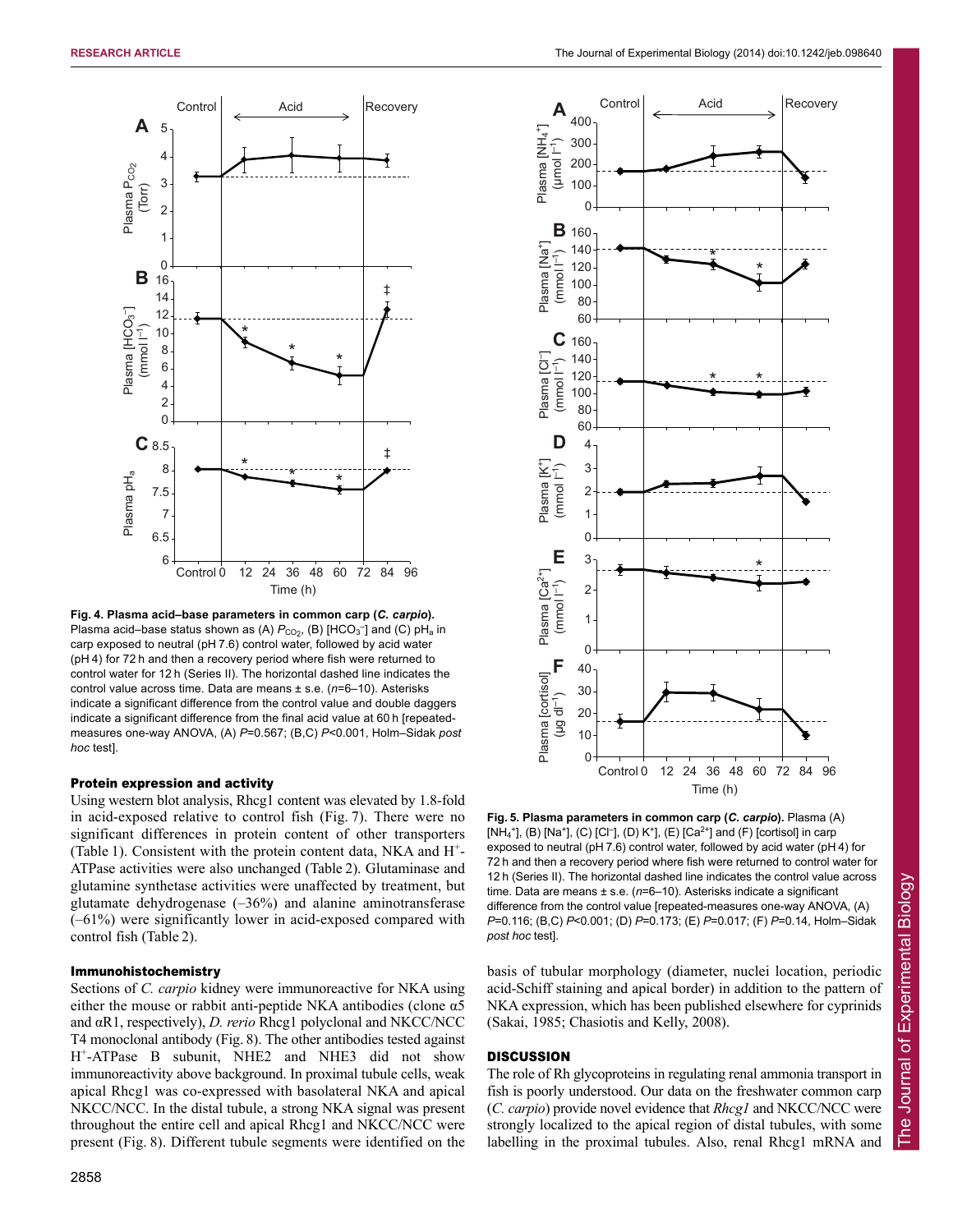

**Fig. 6. Relative mRNA concentrations of Rhesus glycoproteins Rhcg1a,** *Rhcg1b* **and** *Rhbg***,** *Na+/H+ exchanger* **(***NHE3***),** *vacuolar-type H+-ATPase***,** *B subunit* **(***HATP***),** *Na+/K+ATPase alpha subunit* **(***NKA***) and** *urea transporter* **(***UT***) in common carp (***C. carpio***) in control fish (open bars) and fish exposed to acid water (pH 4) for 72 h (black bars) (Series III).** Data are means ± s.e. (*n*=9–10). Asterisks indicate significant differences from control values at *P*<0.05 (unpaired *t*-test).

protein levels were upregulated in response to chronic metabolic acidosis, consistent with results in the mammalian collecting duct cells (Seshadri et al., 2006). Moreover, elevated urine [NH<sub>4</sub><sup>+</sup>] coupled to severely reduced urine flow rates resulted in relatively constant urinary ammonia excretion rates over a 3-day exposure to low-pH water. This latter unexpected result led us to analyze urine and plasma ion concentrations to more thoroughly understand the potential conflict between ion balance and acid–base regulation via the kidney during a severe acid stress. Indeed, ion conservation appears to take



**Fig. 7. Immunoblot and relative band density of Rhesus glycoprotein Rhcg1 in common carp (***C. carpio***) in control fish and fish exposed to acid water (pH 4) for 72 h (Series III).** (A) Immunoblot of Rhcg1 with corresponding Ponceau-S staining of the membrane, which shows similar total protein of the loaded samples. (B) Relative band density of Rhcg1 from western blots. Data are means ± s.e. (*n*=9–10). Asterisks indicate a significant difference from the control value at *P*<0.05 (unpaired *t*-test).

| Table 1. Relative protein levels (band density) in kidney membrane |
|--------------------------------------------------------------------|
| transporters of control and acid-exposed Cyprinus carpio           |

| Protein                                 | Control              | Acid                 |
|-----------------------------------------|----------------------|----------------------|
| NHE <sub>3</sub>                        | $1.00\pm0.08(10)$    | $1.00\pm0.09(10)$    |
| NHE <sub>2</sub>                        | $1.00 \pm 0.13(10)$  | $0.99\pm0.12(10)$    |
| H <sup>+</sup> -ATPase B                | $1.00 \pm 0.31$ (10) | $1.24 \pm 0.25$ (10) |
| Na <sup>+</sup> /K <sup>+</sup> -ATPase | $1.00 \pm 0.11(5)$   | $0.96 \pm 0.11(5)$   |
| CA                                      | $1.00\pm0.11(10)$    | $1.15 \pm 0.18$ (10) |
| <b>NKCC</b>                             | $1.00\pm0.20(10)$    | $0.70\pm0.26(10)$    |
| HSP70                                   | $1.00\pm0.16(5)$     | $1.28 \pm 0.08(5)$   |
| Tubulin                                 | $1.00\pm0.10(5)$     | $0.96 \pm 0.10(5)$   |
|                                         |                      |                      |

Values are means ± s.e. (*n*).

precedence over renal acid excretion under these conditions, as urinary ion excretion was curtailed, partly explaining the relatively minor loss of plasma ions during the acid treatment. It should be emphasized that the gill is the primary site of ion and acid–base balance in fish, yet the kidney is responsible for reabsorbing monovalent ions and excreting excess acid gained across the gill (McDonald and Wood, 1981; see also Gilmour, 2012). Taken together, our results show that the typical renal ammonia excretion response to metabolic acidosis observed in vertebrates is not universal in teleost fishes. We propose that an 'acid/base–ion balance' compromise dictates the renal response in *C. carpio* and may vary depending on the duration and intensity of the acid stress.

# Rh glycoproteins and renal ammonia excretion

We hypothesized that renal ammonia excretion would be enhanced in *C. carpio* during metabolic acidosis partly because of increased expression of Rhcg and associated transporters in the kidney affiliated with a putative  $Na^+/NH_4^+$  exchange complex. We have partial evidence for this hypothesis in that chronic metabolic acidosis in *C. carpio* was correlated with increased mRNA and protein expression of renal Rhcg, NHE3, H<sup>+</sup>-ATPase and NKA transporters that are directly or indirectly linked to the branchial Na<sup>+</sup>/NH<sub>4</sub><sup>+</sup> exchange complex proposed for freshwater teleosts (reviewed by Wright and Wood, 2009; Wright and Wood, 2012). The increased mRNA expression of *Rhcg1* in acidotic fish was coupled to corresponding changes at the protein level, indicating that a transcription level change in Rhcg1 was associated with an increase in the number of ammonia transporters. However, increased mRNA expression of other transporters (*NHE3*, *NKA* and *H+-ATPase*) potentially involved in ammonia and/or acid excretion and  $Na<sup>+</sup>$  conservation did not result in corresponding changes in protein expression. Thus, metabolic acidosis stimulated increased expression of Rhcg1 glycoproteins in renal tubule cells as predicted, but there was no change in renal ammonia excretion.

Cortisol has been implicated in the regulation of many gill transporters (e.g. Kiilerich et al., 2007; McCormick et al., 2008;

## **Table 2. Enzyme activities (μmol min<sup>−</sup><sup>1</sup> g<sup>−</sup><sup>1</sup> ) in the kidney of control and acid-exposed** *C. carpio*

| ATPase                                              | Control                                   | Acid                                    |
|-----------------------------------------------------|-------------------------------------------|-----------------------------------------|
| Na <sup>+</sup> /K <sup>+</sup> -ATPase             | $7.99\pm0.53(5)$                          | $8.71\pm0.78(5)$                        |
| H <sup>+</sup> -ATPase                              | $0.88 \pm 0.12(5)$                        | $0.89 \pm 0.05(5)$                      |
| Glutaminase                                         | $0.44 \pm 0.14(9)$                        | $0.49\pm0.09(11)$                       |
| Glutamine synthetase                                | $1.14\pm0.22(9)$                          | $1.33\pm0.19(11)$                       |
| Glutamate dehydrogenase<br>Alanine aminotransferase | $50.59 \pm 7.55(8)$<br>$5.62 \pm 1.59(8)$ | 34.19±3.73 (11)*<br>$2.38\pm0.57$ (11)* |
|                                                     |                                           |                                         |

Values are means ± s.e. (*n*).

\*Significantly different from control (*P*<0.05) as determined by two-tailed *t*-test.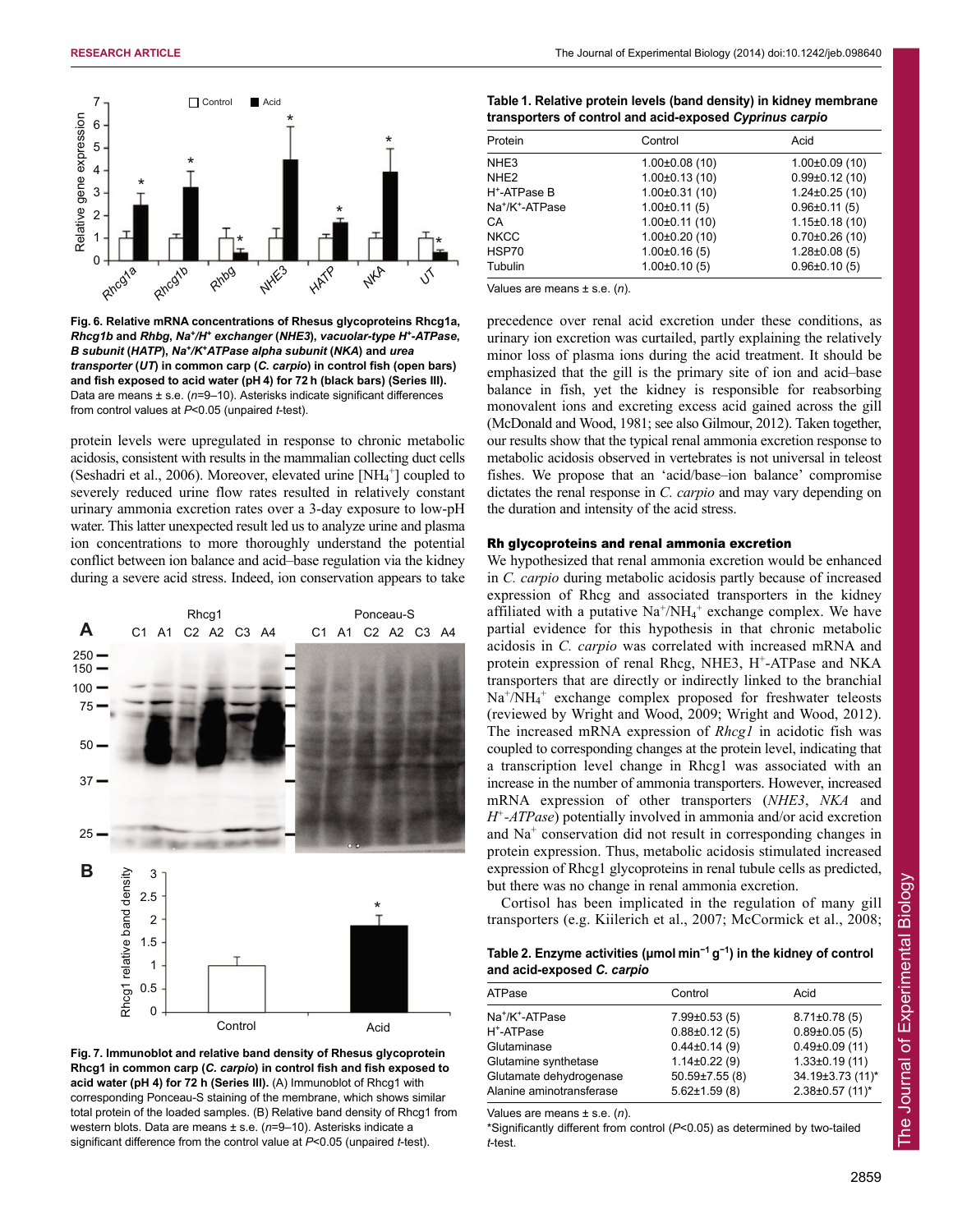

## **Fig. 8. Cellular localization of renal transporters in common carp (***C. carpio***).** Double immunofluorescent localization of Na+/K+-ATPase α subunit (red) with either (A,B) Rhcg1 (green) or (C,D) NKCC/NCC (green) in kidney sections of (A,C) control or (B,D) acid-exposed carp. Sections are stained with the nuclear stain DAPI (blue). Scale bar, 100 μm. dt, distal tubule; pt, proximal tubule.

Ivanis et al., 2008b), including Rh glycoproteins (Tsui et al., 2009). The available data suggest that cortisol, in combination with elevated plasma and water ammonia, may be necessary to stimulate Rh protein expression in gill tissue (Tsui et al., 2009; Sinha et al., 2013). In the present study, there was a trend towards higher plasma cortisol and ammonia (not significant) and significantly increased urine [NH<sub>4</sub><sup>+</sup>] levels. Thus, renal tubule cells may have increased the expression of *Rhcg1a*, *Rhcg1b*, *NHE3*, *H+-ATPase* and *NKA* mRNA levels and Rhcg1 protein levels in response to higher filtrate  $NH_4^+$  concentrations. High apical ammonia and basolateral cortisol concentrations in trout cultured gill cells boosted the mRNA expression of *Rhbg*, *Rhcg2*, *NHE2* and *H+-ATPase* (Tsui et al., 2009). In *C. carpio*, renal *Rhbg* mRNA levels actually declined in response to low water pH (present study), or were unchanged in gill following elevated environmental ammonia (Sinha et al., 2013), indicating differential regulation of Rhcg and Rhbg in this species.

In earlier studies, goldfish and dogfish were shown to have the capacity to generate ammonia from amino acids (King and Goldstein, 1985a; King and Goldstein, 1985b). During acid exposure in Osorezan dace [*Tribolodon hakonesis* (Hirata et al., 2003)] and rainbow trout (Wood et al., 1999), the activities or expression of renal ammoniagenic enzymes significantly increased, consistent with the mammalian literature (e.g. Davies and Yudkin, 1952; Pitts, 1971; Wright et al., 1992). In contrast, in the present study, renal glutaminase, glutamate dehydrogenase and alanine aminotransferase either remained unchanged or decreased in activity. These findings are compatible with the decreased urine flow rates and limited capacity to enhance urinary ammonia excretion during acid stress in *C. carpio*.

The renal ammonia response to metabolic acidosis has been reported in several fish species (see Introduction), but our contradictory data are supported by a study on the Amazonian armoured catfish (*Lipossarcus* sp.). *Lipossarcus* sp. exposed to low water pH (pH 4.8, 24 h) and high carbon dioxide (10–15 mmHg) showed no change in renal ammonia and net acid excretion, despite

a twofold increase in urine [NH<sub>4</sub><sup>+</sup>] (Randall et al., 1996). The authors attribute the lack of response to the marked reduction in urine flow, comparable to the present study. Although plasma or urinary ions were not measured, the armoured catfish inhabits ionpoor acidic waters of the Amazon basin, suggesting that limiting urine output during acid stress may be one strategy to counterbalance ionic disturbances.

## Ion conservation and urine flow

It has long been recognized that acid environments induce additional ion loss in freshwater fishes (Packer and Dunson, 1970; Fromm, 1980; Ultsch et al., 1981; McDonald and Wood, 1981; Milligan and Wood, 1982; McDonald et al., 1983; Audet et al., 1988; Wood, 1989; reviewed by Kwong et al., 2014), and our data reinforce these earlier findings. Plasma  $[Na^+]$  declined by the greatest extent  $(-28%)$ relative to other ions ([Cl<sup>-</sup>], [Ca<sup>2+</sup>] and [Mg<sup>2+</sup>], ~15%), but partial ion recovery was apparent when carp were returned to neutral water. We presume that the relatively robust ion conservation response was due in part to the dramatic reduction in urine flow rates, which in turn sharply reduced urinary ion excretion rates. In other fish species, urine flow increased or was unchanged during a metabolic acidosis (McDonald and Wood, 1981; King and Goldstein, 1983a; King and Goldstein, 1983b; Wood et al., 1999), which may, in the longer term, contribute to a lowering of plasma ion concentrations and potentially death. Milligan and Wood (Milligan and Wood, 1982) proposed that exposure to acid waters in rainbow trout and the subsequent loss of plasma ions contributes to fluid redistribution from the plasma volume and extracellular fluid into the tissues, especially the white muscle and red blood cells. In the present study, hematocrit and skeletal muscle tissue water content were unchanged after 3 days of exposure to low pH water, indicating that a major fluid imbalance did not occur in *C. carpio* under these conditions, or if it did occur, it was corrected within the time frame of the sampling period. If indeed the blood volume did not contract during metabolic acidosis in carp, then what induced the dramatic decrease in urine flow rates? The answer is unclear, but a shutdown of urine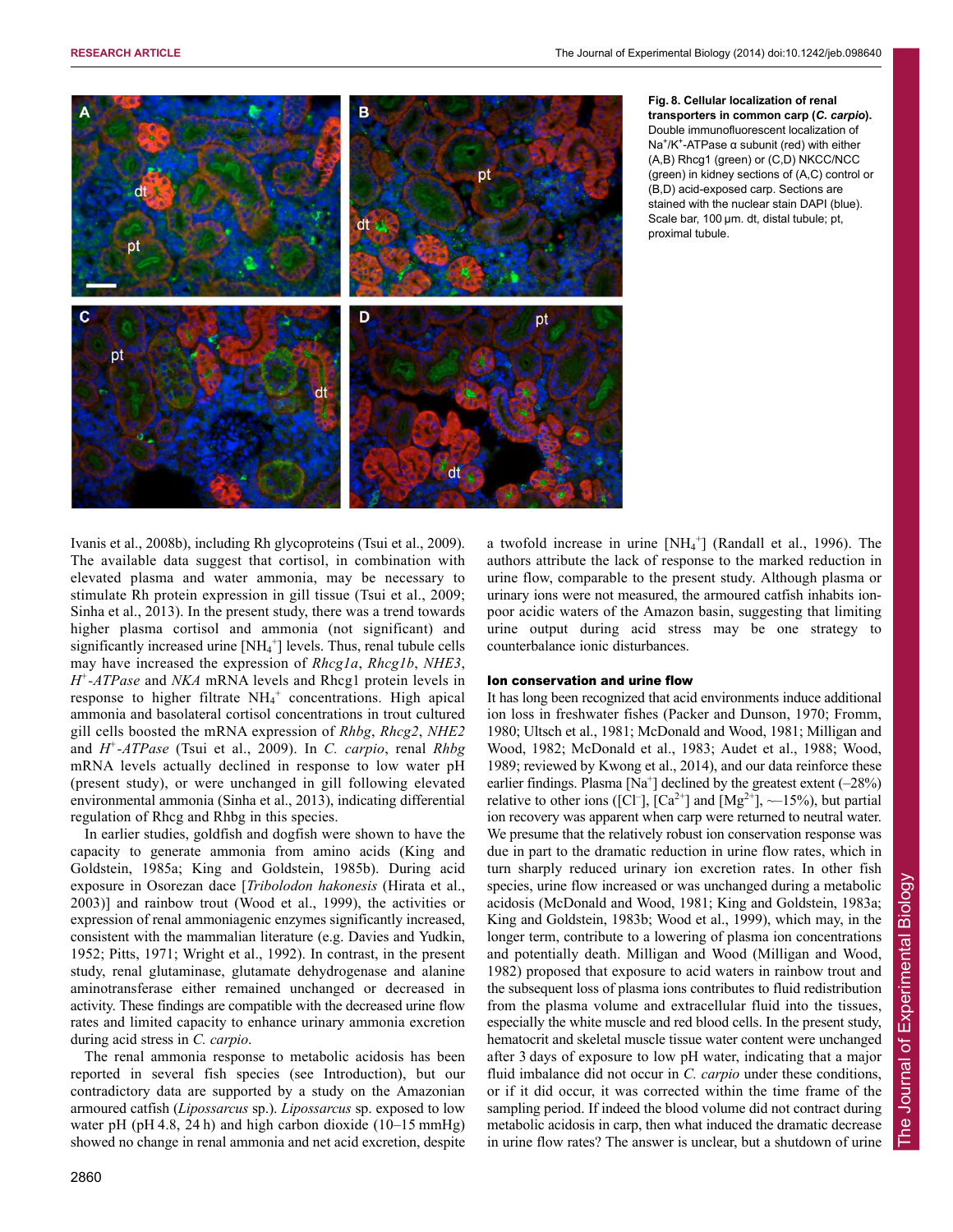flow has been reported previously in carp under environmental disturbances. Acute hypoxia (3 h) decreased mean urine flow and glomerular filtration rate by ~3-fold in *C. carpio*, while plasma catecholamines rose by several orders of magnitude (Kakuta and Murachi, 1992). The authors postulate that adrenergic nerves in the kidney contribute to the profound decrease in glomerular filtration rate. Whether catecholamines play a role in regulating urine formation under chronic metabolic acidosis in carp is unknown. However, our data and those of Kakuta and Murachi (Kakuta and Murachi, 1992) indicate that carp kidneys are highly sensitive to environmental perturbations. The fact that urine flow only partially recovered upon return to neutral water pH suggests that these same factors discussed above may have persisted for the first 24 h of the recovery period.

We predicted that increased urine  $[NH<sub>4</sub><sup>+</sup>]$  would be linked to decreased urine [Na+] if enhanced renal ammonia excretion was coupled to Na<sup>+</sup> reabsorption during metabolic acidosis. Not surprisingly, perhaps, there was no correlation between urinary [NH<sub>4</sub><sup>+</sup>] and [Na<sup>+</sup>], consistent with the lack of change in renal ammonia excretion during the acid treatment. However, there were significant positive correlations between urinary [NH<sub>4</sub><sup>+</sup>] and [K<sup>+</sup>],  $[PO<sub>4</sub>^-]$  or  $[Mg<sup>2+</sup>]$ . NH<sub>4</sub><sup>+</sup> and K<sup>+</sup> often share the same site on ion transporters, such as  $K^+$  channels, NKA and NKCC (Mallery, 1983; Kinne et al., 1986; Nawata et al., 2010a; Weiner and Verlander, 2011; Ip et al., 2012). In addition,  $K^+$  washes out of muscle tissue elevating plasma  $[K^+]$  during metabolic acidosis, increasing the filtered load of  $K^+$  at the glomerulus (present study; McDonald and Wood, 1981). NH<sub>4</sub><sup>+</sup> and PO<sub>4</sub><sup>-</sup> are the two main urinary buffers and likely change in parallel (Wood et al., 1999). Finally, high urine  $[Mg^{2+}]$  in response to acidosis is consistent with a previous report of hypermagnesuria in mammals (Jabir et al., 1957).

## Localization of renal transporters

Using IF microscopy, we show that Rhcg1 is localized to the apical membrane of distal tubule cells, with a weak signal evident in the apical membrane of proximal tubule cells. In zebrafish, Rhcg1 was found in the apical region of distal tubules and collecting ducts (Nakada et al., 2007), and in euryhaline mangrove rivulus, Rhcg1 was also associated with the apical membrane of distal tubule cells (Cooper et al., 2013). In mammals, Rhcg is expressed in the distal convoluted tubule through to the inner medullary collecting duct, and during metabolic acidosis apical Rhcg expression increased (Seshadri et al., 2006). Thus, the expression of apical Rhcg in distal tubules is conserved from teleosts to mammals. To our knowledge, ours is the first report of proximal tubule Rh glycoprotein localization. Although the proximal tubule is the key site of ammoniagenesis in the mammalian nephron (Knepper et al., 1989), Rh glycoproteins have not been found in this tubule segment (Weiner and Verlander, 2011). There is no evidence from the IF microscopy images that proximal tubule Rhcg1 expression increased with metabolic acidosis, whereas the distal tubule apical signal does appear to be more intense following acid exposure (Fig. 8). Further experiments will be necessary to tease apart the role of Rh glycoproteins in ammonia transport in proximal versus distal tubules in teleosts.

Two forms of NKCC are expressed in vertebrates: NKCC1 is a basolateral membrane protein that functions as a secretory isoform and NKCC2 is an apical membrane protein that mediates NaCl reabsorption (Kaplan et al., 1996; Haas and Forbush, 2000). We used the NKCC T4 antibody to examine NKCC expression in *C. carpio* kidneys, but because it cross-reacts with NCC, we were unable to differentiate between the two apical proteins NKCC2 and NCC. IF microscopy showed strong apical NKCC/NCC staining in the distal tubules, which appeared to intensify in acidtreated fish. This likely did not represent *de novo* synthesis because tissue levels of NKCC/NCC measured by western blotting did not change. In proximal tubules there was a more diffuse cytoplasmic and weak apical signal that did not appear to change with acid exposure. In other teleosts, the T4 antibody has been localized to the apical membrane of distal tubule cells [in killifish (*Fundulus heteroclitus*) and rainbow trout (Katoh et al., 2008)]. An elegant study by Kato et al. (Kato et al., 2011) distinguished between NCC and NKCC2 in nephron segments of the euryhaline mefugu pufferfish, *Takifugu obscurus*, using *in situ* hybridization, finding expression in collecting duct and distal tubules, respectively (Kato et al., 2011). They also developed an NCCspecific antibody and found strong apical collecting duct expression in freshwater-acclimated mefugu. Given the available evidence, it is possible that the apical NKCC/NCC labelling in the distal tubule of *C. carpio* is an NKCC2 isoform, but this needs to be experimentally verified.

Co-expression of Rhcg1 and NKCC/NCC in the *C. carpio* distal tubule is a novel finding. In mammals, the thick ascending limb (TAL) expresses apical NKCC2 and is thought to be functionally analogous to the freshwater teleost distal tubule (Kato et al., 2011). However, in mammals there is no evidence for Rh glycoproteins in the TAL (Weiner and Verlander, 2011) and  $NH_4^+$  reabsorption is thought to occur via  $NH_4^+$  substitution for  $K^+$  on the apical NKCC2 (Good, 1994; Weinstein and Krahn, 2010). In the carp kidney,  $Na<sup>+</sup>$ reabsorption in the distal tubule via NKCC/NCC may be occurring simultaneously with NH<sub>3</sub> secretion via Rhcg1, but there was no physiological evidence for this under the conditions of the present study. In mangrove rivulus, distal tubules co-express apical NHE3 and Rhcg1 (Cooper et al., 2013). We attempted to localize renal NHE3 by IF in *C. carpio* using two different antibodies; however, these procedures were unsuccessful, most likely because of antibody sensitivity issues. Overall, the distal tubule of the freshwater *C. carpio* (present study) and euryhaline *K. marmoratus* (Cooper et al., 2013) appear to have the capacity to reabsorb NaCl and secrete ammonia via Rhcg1, in contrast to the analogous mammalian TAL that lacks Rh glycoproteins.

## **Perspectives**

The renal ammonia response to metabolic acidosis in teleost fishes is thought to have evolved primarily to assist in restoring systemic pH homeostasis, a mechanism that has been retained in mammals. By increasing renal ammoniagenesis and ammonia excretion during metabolic acidosis, animals substantially enhance renal net acid excretion and return  $HCO<sub>3</sub><sup>-</sup>$  to the blood in order to rectify pH (Knepper et al., 1989). However, in freshwater teleosts that lack both a loop of Henle and the ability to concentrate urine ions, the maintenance or increase in urine flow rates during metabolic acidosis may also accelerate the loss of ions via the urine. Ion loss is a key problem for fish inhabiting acidic freshwater (Wood, 1989), and therefore, an acid/base–ion balance compromise may dictate the renal response to acid stress. Indeed, our data show that in the freshwater common carp, chronic exposure to low water pH dramatically decreased urine flow rates and urine ion excretion rates, with an increase in renal net acid but no change in ammonia excretion rates. In other freshwater teleosts (e.g. trout) under similar conditions, the opposite occurs; that is, renal ammonia excretion rates are substantially elevated with an increased loss of urinary ions (McDonald and Wood, 1981; Wood et al., 1999). So what factors govern the variable response between species? This is unknown, but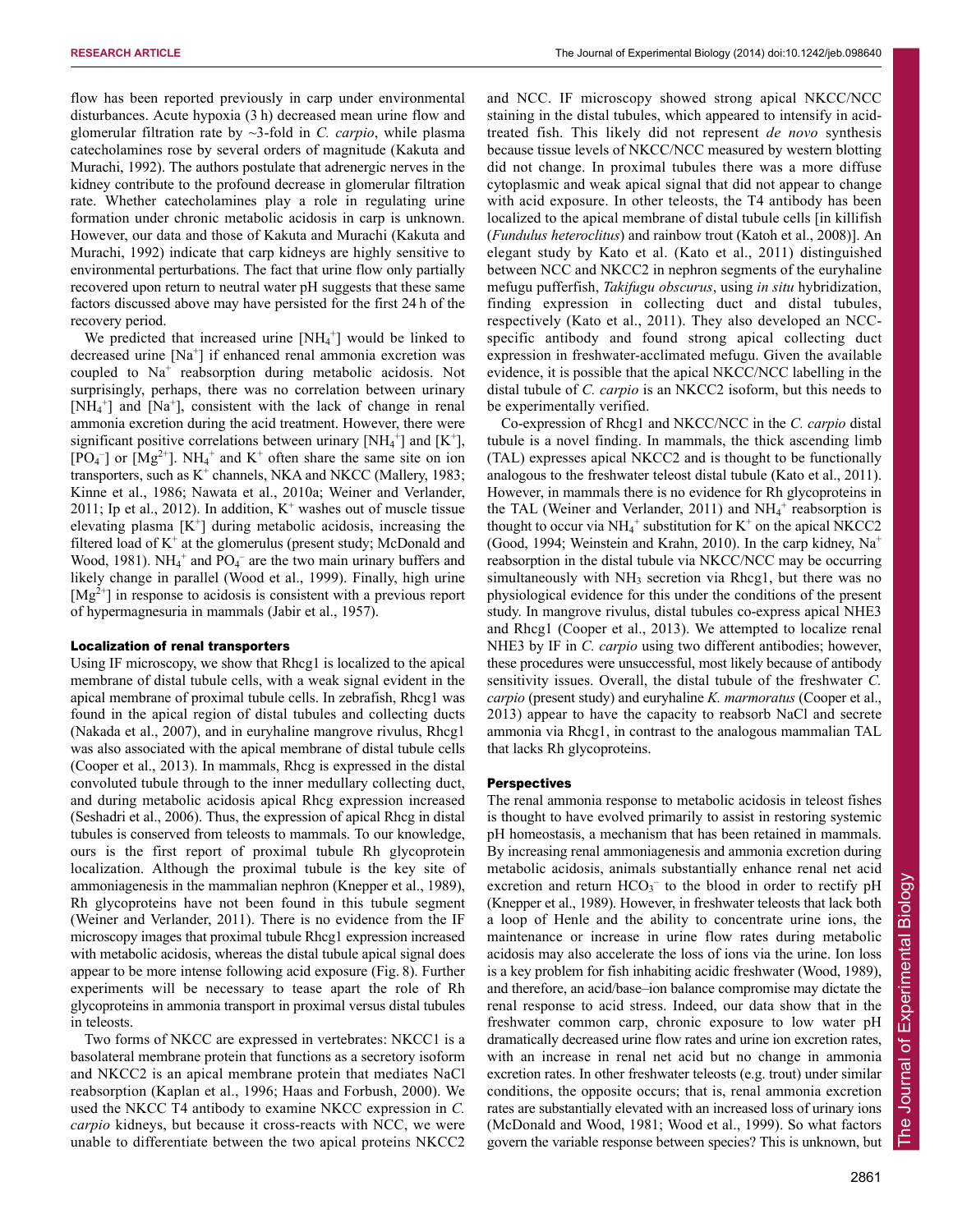presumably, diverse species have different sensitivities to ion imbalance and acid–base disturbance and adjust renal responses accordingly. Alternatively, the balance between renal and branchial compensations varies between species and when urinary flow is diminished, minimization of net acid uptake at the gills may become relatively more important than renal responses. In related experiments on *C. carpio*, we have shown that all of the greatly elevated whole-body ammonia excretion reported by Ultsch et al. (Ultsch et al., 1981) in carp exposed to pH 4.0 occurs via the gills (authors' unpublished data). This may play a crucial role in alkalinizing the gill surface, thereby minimizing both acid entry and disturbance of pH-sensitive ion uptake processes at the branchial epithelium. Thus when urine flow rates are very low, the gill may play a larger role. Further experiments are required to more thoroughly understand the integration of branchial and renal processes in acid excretion versus ion conservation in freshwater teleost fishes.

## MATERIALS AND METHODS Experimental animals

Adult common carp (*Cyprinus carpio*; mean mass=97.1±5.6 g) were obtained from Estação Aquicola de Vila do Conde, Portugal. The fish were held at Centro Interdisciplinar de Investigação Marinha e Ambiental, Porto, Portugal, for 2 weeks in a 20001 tank supplied with freshwater (dechlorinated Porto city tap water 13 $^{\circ}$ C, pH 7.6, 0.5 mmol l<sup>-1</sup> Na, hardness  $50 \text{ mg l}^{-1}$  CaCO<sub>3</sub>) and biological filtration. Animals were fed daily (commercial trout pellet feed, A. Coelho e Castro, Lda. Portugal). Three days prior to experimentation, fish were transferred in batches of 12 fish to 200 l static tanks and temperature was gradually increased to 20°C over 72 h. The ion concentration of the water was increased by the addition of 1 mmol  $I^{-1}$  NaHCO<sub>3</sub> and 0.75 mmol  $I^{-1}$  CaCl<sub>2</sub>, as a previous study on rainbow trout demonstrated that the extent of metabolic acidosis during low environmental pH exposure is inversely related to the hardness and ionic strength of the water (Wood, 1989). Fish were not fed during the acclimation period, nor during the following experimental period, to eliminate the effect of feeding history on nitrogen excretion.

Three series of experiments were performed. Carp were fitted with chronic indwelling urinary bladders (Kakuta et al., 1986) (Series I) or caudal arterial cannulae (Wood et al., 1997) (Series II) while under anaesthesia in a 1:5000 dilution of MS-222 (Aquapharm UK; neutralized with NaOH) whereas fish in Series III were not cannulated. Before control measurements were started, the catheterized carp were always allowed to recover for at least 24 h in individual flow-through (20°C) flux boxes (1.75 l) in a 170 l recirculating system fitted with a UV filter system (V2ectron nano, TMC). This period allowed assessment of the patency of urinary and blood catheters. Water in the recirculating system was renewed daily.

## Experimental protocol

In Series I, carp with urinary catheters were held in neutral pH (pH 7.6) water (control) for 24 h, followed by 3 days of exposure to low pH water (pH 4.0) and then a second control period (i.e. recovery; pH 7.6; sampled at 80 and 96 h) for 24 h. Urine samples were collected twice daily (12:00 and 19:00 h) representing periods of 17 and 7 h, respectively, for the entire acid exposure and recovery periods. Urine volume was measured. A portion of each urine sample was stored (−20°C) until later analysis (≤3 weeks), while a second portion was stored at 4°C and analyzed for net titratable acidity [TA-HCO<sub>3</sub><sup>-</sup>] within 24 h (see below). At the start of the acid period, water pH of the whole 170-l system was quickly lowered to pH 4.0 with the addition of 1 mol  $l^{-1}$  HCl (~200 ml) and vigorous aeration. Water pH was maintained over the 3 day acid exposure period with the addition of 0.1 mol l<sup>-1</sup> HCl controlled by a pH stat system (Radiometer PHM84 pH meter, ABU80 autoburette and TTT80 titrator). At the end of the 3 day acid exposure period, tank water pH was quickly returned to neutral pH through replacement with control water. For the 24 h recovery period, urine samples were collected twice on the same schedule as described above for the acid exposure period.

For Series II, carp with caudal arterial catheters were held in control water  $(pH 7.6)$  for 24 h, followed by 3 days of acid water  $(pH 4.0)$  and then a recovery period for 24 h (pH 7.6), as described previously for Series I. Heparinized blood samples (0.35 ml; syringes were pre-rinsed with 1000 I.U. lithium heparin) were collected 12 h into the initial control period, then at 12, 36 and 60 h into the acid exposure period (72 h) and finally at 12 h after return to control water (the final recovery period). Whole-blood pH was immediately measured; the remainder of the blood sample was centrifuged (5 min, 12,000 *g*; Eppendorf mini spin plus) and plasma samples were stored (−80°C) for later determination of total ammonia, cortisol, total carbon dioxide and ions.

For Series III, non-cannulated fish were held for 3 days in either neutral water (pH 7.6, control) or acid water (pH 4.0) in 125 l tanks (20°C). At the end of the treatment, fish were anaesthetized (1:2500 MS-222), a blood sample (0.8–1.0 ml) was taken by caudal puncture, hematocrit was measured and the remainder of the sample was centrifuged and stored (−80°C) for later analysis of plasma (total carbon dioxide and ions). One group of fish was perfused with saline (~60 ml) initially via the ventral aorta, and then via the anterior end of the dorsal aorta artery to remove erythrocytes from tissues that might otherwise confound the interpretation of gene or protein expression data. Kidney tissue was fixed in 3% paraformaldehyde in phosphate buffered saline (pH 7.4) for IF microscopy or flash frozen in liquid nitrogen and stored (−80°C) for later determination of RNA or protein expression.

A separate group of fish was exposed to control or acid water as described above, but were not perfused with saline prior to tissue collection to avoid any potential disruption of tissue structure or water content due to the perfusion process. Kidneys were collected as above for enzymatic activity analysis. Skeletal muscle tissue was also dissected  $(\sim 1 \text{ g})$  for determination of tissue water content.

#### Analytical techniques

Plasma samples were deproteinized with equal volumes of ice-cold perchloric acid (8%), vortexed and the supernatant was extracted after centrifugation (15 min, 4°C, 10,000 *g*). The supernatant was neutralized with saturated TRIS buffer (l:2, vol:vol) and ammonia concentrations were determined with a commercial kit (Raichem Cliniqa Ammonia kit no. R85444, Maarn, The Netherlands). Urine ammonia concentrations were determined using a standard spectrophotometric assay (Verdouw et al., 1978). Urine urea was measured by the diacetyl-monoxime method (Rahmatullah and Boyde, 1980). Plasma cortisol concentrations were determined using a commercial 125I radioimmunoassay kit (CA-1529 GammaCoatTM, DiaSorin Inc., Stillwater, MN, USA). All samples were run on a single assay. Plasma and urine  $[Na^+]$ ,  $[K^+]$   $[Ca^{2+}]$  and  $[Mg^{2+}]$  were measured by flame atomic absorption spectroscopy (Varian SpectrAA-220FS, Mulgrave, Australia), [Cl– ] by coulometric titration (CMT10 chloridometer, Radiometer, Copenhagen, Denmark) and inorganic phosphate by phosphomolybdate reduction (Fiske and Subbarow, 1925).

Urine samples were analyzed for volume (mass), pH and  $[TA-HCO<sub>3</sub><sup>-</sup>]$ , which was measured as a single value in the double titration procedure recommended by Hills (Hills, 1973) as described previously (Wood and Caldwell, 1978; Wheatly et al., 1984). The end point of the titration was  $pH 8.03$  for these assays, representing the control arterial  $pH (pH<sub>a</sub>)$  measured in these carp.

Urine samples, which were often small, were first diluted 18-fold with 20 mmol l<sup>-1</sup> NaCl; tests demonstrated that this had negligible influence on measured pH or [TA-HCO<sub>3</sub><sup>-</sup>]. Radiometer pHC 3005-8 combination glass electrodes, connected to Radiometer PHM201 meters, were used, and standardized titrants  $(0.02 \text{ mol} \, \text{l}^{-1} \, \text{HCl}, 0.02 \text{ mol} \, \text{l}^{-1} \, \text{NaOH})$  were delivered by microburettes (Gilmont, New York, NY, USA). Whole-blood pH was measured with a combination glass pH microelectrode (Biotrode, Hamilton, Reno, NV, USA) coupled to a Radiometer PHM 84 meter, and plasma total CO<sub>2</sub> was assayed using a Corning model 965 CO<sub>2</sub> analyzer (Lowell, MA, USA). Skeletal muscle water content was calculated from wet and dry muscle mass, where tissue samples were dried for 3 days to constant mass in a drying oven (60°C).

For measurements of *N*-enzymatic activities (glutaminase, glutamine synthetase, glutamate dehydrogenase and alanine aminotransferase) in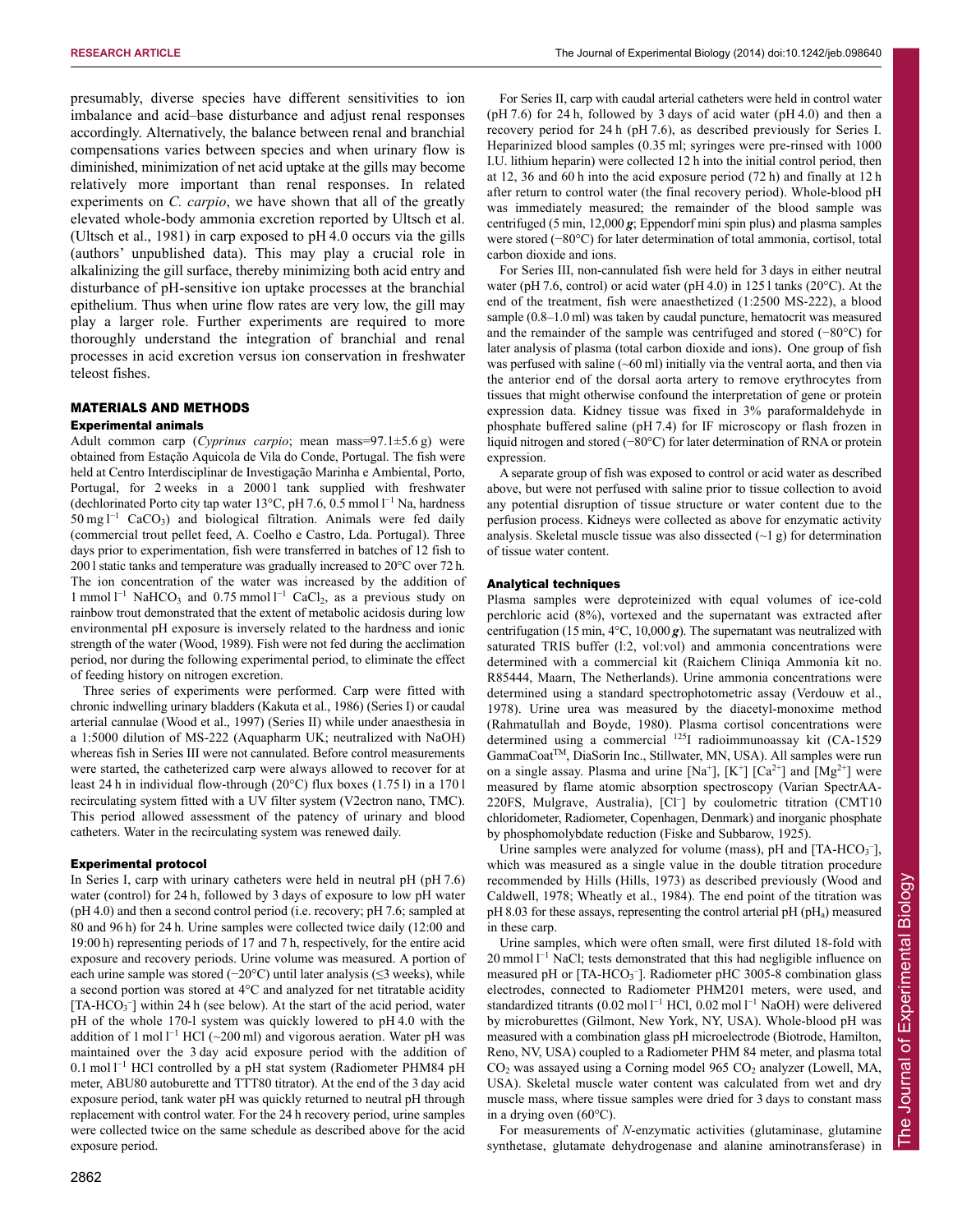| Gene                               | Accession no.         | $5' \rightarrow 3'$ primer |  |
|------------------------------------|-----------------------|----------------------------|--|
| Rhcq1a                             | JX570878              | F: ATCCTGAACATCCTCCATGC    |  |
|                                    |                       | R: AACTTGGCCAGAACATCCAC    |  |
| Rhcq1b                             | JX570879              | F: CACAAAGCCACACACAGTCC    |  |
|                                    |                       | R: TCTTTTTCTCGCCGTTCTTG    |  |
| Rhbq                               | JX570877              | F: TCCCAGTTTCCAGGATGTTC    |  |
|                                    |                       | R: TGGAAAAAGCCCTGCATAAG    |  |
| NHE <sub>3</sub>                   | Bradshaw et al., 2012 | F: GTGTCATTTGGAGGCTCGTT    |  |
|                                    |                       | R: ATCCATGTTGGCGGTAATGT    |  |
| H <sup>+</sup> -ATPase             | JX570880              | F: CTATGGGGGTCAACATGGAG    |  |
|                                    |                       | R: CCAACACGTGCTTCTCACAC    |  |
| $Na^{\dagger}/K^{\dagger}$ -ATPase | JX570881              | F: AGGTGGACAACTCCTCCCTG    |  |
|                                    |                       | R: ATACGACCCATGACAGTACG    |  |
| UT                                 | JX570882              | F: AGTGCATCTTGGTTGGTCTC    |  |
|                                    |                       | R: AGGACTTGTGGGAAGTGGTG    |  |
| β-actin                            | M24113.1              | F: CGTGATGGACTCTGGTGATG    |  |
|                                    |                       | R: TCACGGACAATTTCCCTCTC    |  |

| Table 3. PCR primers used in the present study |  |  |  |  |  |  |
|------------------------------------------------|--|--|--|--|--|--|
|------------------------------------------------|--|--|--|--|--|--|

kidney tissue, frozen samples were homogenized in four volumes of ice-cold buffer and assays were performed exactly as described by Wood et al. (Wood et al., 1999).  $Na^+/K^+$ -ATPase and vacuolar-type H<sup>+</sup>-ATPase activities were measured using the *in vitro* kinetic microassay system described by McCormick (McCormick, 1993); ouabain (1 mmol l<sup>-1</sup>, Sigma-Aldrich) and bafilomycinA1 (10  $\mu$ mol l<sup>-1</sup>, LC Laboratories USA), respectively, were used as specific inhibitors.

To determine changes in gene expression, total RNA was extracted from kidney samples using Trizol (Invitrogen Canada Inc., Burlington, ON, Canada) as previously described (Essex-Fraser et al., 2005). To avoid potential genomic DNA contamination, total RNA (1 μg) was treated with deoxyribonuclease I (Sigma-Aldrich). The subsequent reaction mixture was reverse transcribed using the enzyme Superscript II RNase H reverse transcriptase (Invitrogen) and primer (AP primer, Sigma-Aldrich). Nonreverse-transcribed controls were synthesized using the same reaction but substituting RNase-free water for the enzyme.

Real-time PCR (qPCR) was performed on cDNA synthesized from kidney tissue from control and acid-treated fish using the ABI Prism 7000 sequence detection system (Applied Biosystems, Foster City, CA, USA). The primer sequences were taken from Sinha et al. (Sinha et al., 2013), with the exception of NHE3 (Bradshaw et al., 2012) (Table 3). Each PCR reaction contained a 5 μl template, 12.5 μl of Sybr Green mix (Qiagen), and 1 μl each of forward and reverse primers ( $10 \mu$ mol l<sup>-1</sup>) in a total volume of  $20 \mu$ l. The following conditions were used: 2 min at 50°C, 15 min at 95°C followed by 40 cycles of 15 s at 94°C, 30 s at 60°C, 30 s at 72°C. Standard curves were prepared for each set of primers using serial dilutions of cDNA samples from carp kidney tissues in order to correct for variability in amplification efficiency between different cDNAs. Each sample was normalized to the expression level of the control gene β-actin to account for differences in cDNA loading and enzyme efficiency. β-actin and elongation factor 1α expression levels were both stable across treatments and relative expression data provided similar results and the same conclusions. Therefore, the data are presented as relative to β-actin expression. Samples were assayed in triplicate. Non-reverse-transcribed RNA and water-only controls were run to ensure that no genomic DNA was amplified and no contamination of reagents occurred.

Changes in transporter protein expression levels were determined by western blotting according to Wilson et al. (Wilson et al., 2007). In brief, tissues were homogenized in SEI buffer  $(150 \text{ mmol } l^{-1}$  sucrose,  $10 \text{ mmol } l^{-1}$ EDTA, 50 mmol  $l^{-1}$  imidazole, pH 7.5) with a Precellys 24 homogenizer (Bertin), centrifuged, diluted in Lämmli's sample buffer and separated by SDS-PAGE. Proteins were transferred to Hybond-P ECL membranes and probed overnight with either rabbit anti-zebrafish Rhesus glycoprotein c1 polyclonal (zfRhcg1 Ab740, diluted 1:500) (Nakada et al., 2007), rabbit anti-Na<sup>+</sup>/K<sup>+</sup>-ATPase α subunit affinity purified polyclonal (αR1, 1:5000) (Wilson et al., 2007), mouse anti-Na<sup>+</sup>:K<sup>+</sup>:2Cl<sup>-</sup> cotransporter (NKCC) monoclonal (clone T4, 1:500) (Lytle et al., 1995), rabbit anti-human carbonic anhydrase 2 (CA) polyclonal (1:5000; Abcam, UK), rabbit anti-H<sup>+</sup>-

ATPase B subunit affinity purified polyclonal (B2, 1:1000) (Wilson et al., 2007), rabbit anti-sodium/proton exchangers 2 (NHE2R15, 1:500) (Ivanis et al., 2008a; Ivanis et al., 2008b) and 3 (NHE3R18, 1:500) (Ivanis et al., 2008a; Ivanis et al., 2008b), mouse anti-heat shock protein 70 (hsp70) monoclonal (clone BRM-22, 1:10,000; Sigma-Aldrich), or mouse anti-α tubulin monoclonal (clone 12G10, 1:500, used as a reference protein; Developmental Studies Hybridoma Bank, University of Iowa, Iowa City, IA, USA, under contract N01-HD-7-3263 from the National Institute of Child Health and Human Development). Following probing with an appropriate horseradish peroxidase conjugated secondary antibody, signal was detected by electrochemiluminescence (Immobilon Millipore) using an imager (LAS4000mini, FujiFilm) and bands quantified using Multi-Gauge software (V3.1, FujiFilm). Antibody cross reactivity was confirmed by band molecular mass estimation. When possible, antigen pre-absorption negative controls were run. The antibodies used have also been validated in other teleost species (corresponding references have been provided above).

To localize transporters within kidney tissue, indirect IF microscopy was performed according to Wilson et al. (Wilson et al., 2007). In short, 5 μm paraffin sections were dewaxed, and antigen retrieval was performed (0.05% citraconic anhydide pH 7.3 for 30 min at 100°C), blocked and probed with the antibodies used for western blotting either alone, or in appropriate pairs with either an anti-NKA  $\alpha$  subunit rabbit polyclonal ( $\alpha$ R1) or a mouse monoclonal  $(\alpha 5)$  antibody. The  $\alpha 5$  antibody was obtained from the Developmental Studies Hybridoma Bank. The secondary antibodies used were goat anti-rabbit Alexa Fluor 488 and goat anti-mouse Alexa Fluor 568 conjugates (Life Technologies). Negative and null controls were performed, which consisted of primary antibody substitution with either normal rabbit serum or antibody dilution buffer, respectively. When possible, antigen preabsorption controls were also performed. For monoclonal antibody negative controls, equivalently diluted isotyped culture supernatant was used. In these experiments, the clone J3, which is specific for shark NKCC (slc12a1), was used.

## Calculations and statistics

Renal flux rates of ammonia, urea, [TA-HCO<sub>3</sub><sup>-</sup>] and ions were calculated as the product of urine flow rate and urinary concentration.

Plasma  $HCO_3^-$  concentrations were calculated from measured total  $CO_2$ and pH<sub>a</sub> via the Henderson–Hasselbalch equation using pK values from Albers (Albers, 1970) and  $CO<sub>2</sub>$  solubility values from Boutilier et al. (Boutilier et al., 1984).

Renal acid excretion was calculated as the sum of the urine  $[TA-HCO<sub>3</sub>]$ plus urine [NH<sub>4</sub><sup>+</sup>], multiplied by the urine flow rate (Hills, 1973). Total urine ammonia consists mostly of  $NH_4^+$  (>99%) at the urine pH values measured in this study and therefore total values were used to calculate renal acid excretion.

To normalize control mRNA and protein expression values to 1.00, every individual control value was divided by the mean of the control data. The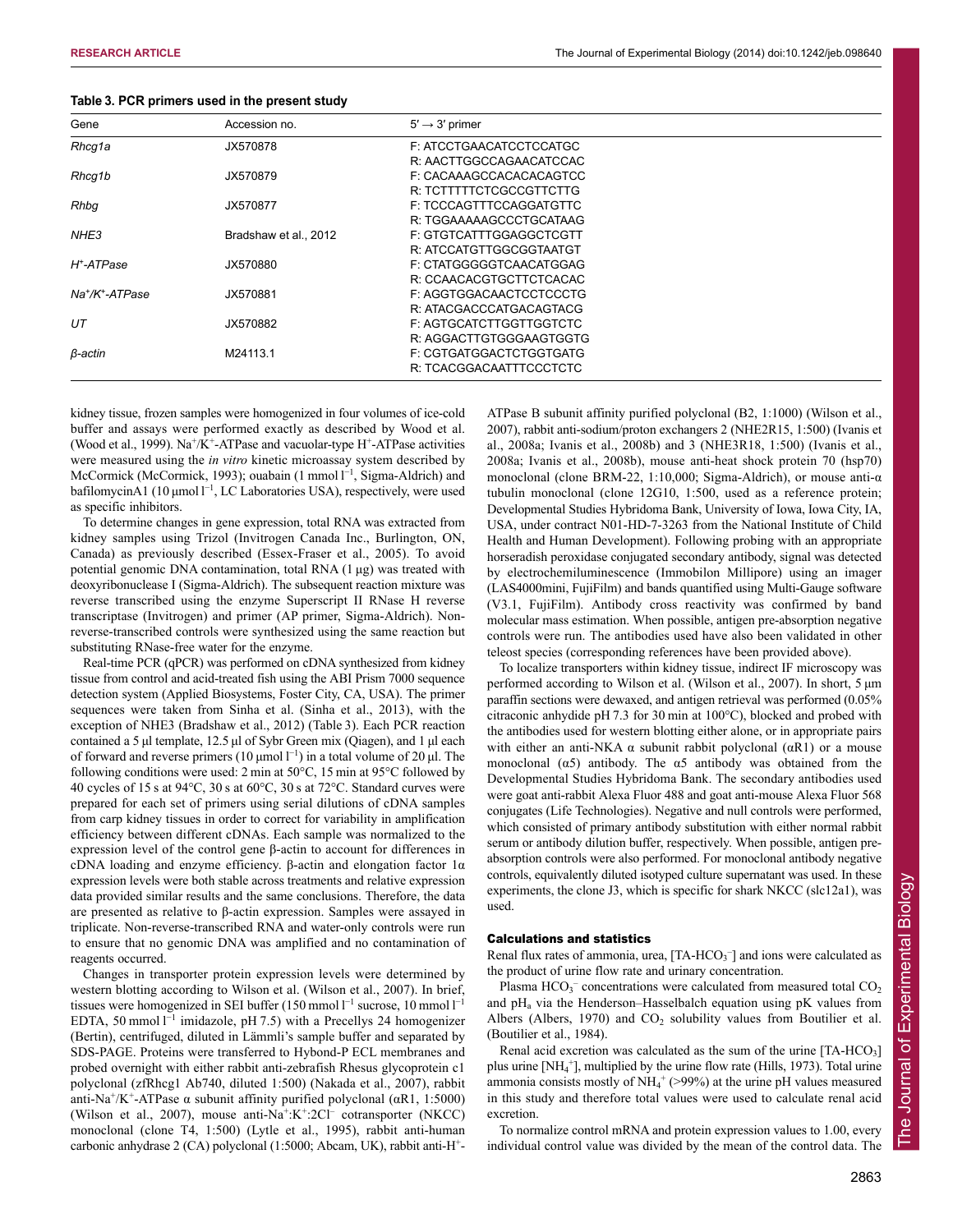means  $\pm$  s.e. of the normalized control values were then calculated. The individual treatment values were divided by the mean of the original control values before normalization. The means  $\pm$  s.e. of the normalized treatment values were then calculated. The reason the mRNA or protein levels were normalized to the control value is that it better shows the fold change in the experimental group. The variance did not change between absolute mean values and normalized mean values.

All data are presented as means  $\pm$  s.e. Time series data were analyzed with a repeated-measures one-way ANOVA followed by the Holm–Sidak *post hoc* test. Single comparisons of mean values for treatments (control animals versus acid-exposed animals) were analyzed with the unpaired Student's *t*test (mRNA and protein expression, enzyme activities). A Pearson product moment correlation and matrix regression analysis were used to compare urine ions. Values were considered significant if *P*<0.05.

#### **Acknowledgements**

The authors wish to thank Julian Rubino and Mike Lawrence for performing the tissue enzyme activity measurements, Inês Delgado for western blot analysis, Lori Ferguson for typographical assistance, Linda Diao for ion measurements, Michele Nawata for earlier cloning of carp transporters, Martin Grosell and Danielle McDonald for the loan of analytical equipment, and Cayleih Robertson, Andy Turko, Mike Wells and Tania Ng for statistical analysis and graphing. Thanks to Drs S. F. Perry of University of Ottawa (NHE2 and NHE3) and S. Hirose of Tokyo Institute of Technology (Rhcg1) for their generous donations of antibodies.

#### **Competing interests**

The authors declare no competing financial interests.

#### **Author contributions**

P.A.W., C.M.W. and J.M.W. conceived, designed and executed the project and analyzed the data. P.A.W. wrote the draft manuscript. C.M.W. and J.M.W. revised the manuscript.

#### **Funding**

Funding for this project was provided by the Natural Sciences and Engineering Research Council Discovery grants program to P.A.W. and C.M.W., the Portuguese Foundation for Science and Technology (FCT) grant PTDC/MAR/98035 and the European Regional Development Fund through the COMPETE – Operational Competitiveness Program and national funds through FCT [PEst-C/MAR/LA0015/2011] to J.M.W. C.M.W. is supported by the Canada Research Chair program.

#### **Supplementary material**

Supplementary material available online at http://jeb.biologists.org/lookup/suppl/doi:10.1242/jeb.098640/-/DC1

**References**

- **Albers, C.** (1970). Acid base balance. In *Fish Physiology,* Vol. 4 (ed. W. S. Hoar and D. J. Randall), pp. 173. New York, NY: Academic Press.
- **Audet, C. E., Munger, R. S. and Wood, C. M.** (1988). Longterm sublethal acid exposure in rainbow trout (*Salmo gairdneri*) in soft water: effects on ion exchanges and blood chemistry. *Can. J. Fish. Aquat. Sci.* **45**, 1387-1398.
- **Biver, S., Belge, H., Bourgeois, S., Van Vooren, P., Nowik, M., Scohy, S., Houillier, P., Szpirer, J., Szpirer, C., Wagner, C. A. et al.** (2008). A role for Rhesus factor Rhcg in renal ammonium excretion and male fertility. *Nature* **456**, 339-343.
- **Bourgeois, S., Meer, L. V., Wootla, B., Bloch-Faure, M., Chambrey, R., Shull, G. E., Gawenis, L. R. and Houillier, P.** (2010). NHE4 is critical for the renal handling of ammonia in rodents. *J. Clin. Invest.* **120**, 1895-1904.
- **Boutilier, R. G., Heming, T. A. and Iwama, G. K.** (1984). Appendix: Physiochemical parameters for use in fish respiratory physiology. In *Fish Physiology: Gills,* Vol. 10A (ed. W. S. Hoar and D. J. Randall), pp. 401-430. Orlando, FL: Academic Press.
- **Bradshaw, J. C., Kumai, Y. and Perry, S. F.** (2012). The effects of gill remodeling on transepithelial sodium fluxes and the distribution of presumptive sodium-transporting ionocytes in goldfish (*Carassius auratus*). *J. Comp. Physiol. B* **182**, 351-366.
- **Cameron, J. N. and Kormanik, G. A.** (1982). The acid-base responses of gills and kidneys to infused acid and base loads in the channel catfish, *Ictalurus punctatus*. *J. Exp. Biol.* **99**, 143-160.

**Chasiotis, H. and Kelly, S. P.** (2008). Occludin immunolocalization and protein expression in goldfish. *J. Exp. Biol.* **211**, 1524-1534.

- **Cooper, C. A., Wilson, J. M. and Wright, P. A.** (2013). Marine, freshwater and aerially acclimated mangrove rivulus (*Kryptolebias marmoratus*) use different strategies for cutaneous ammonia excretion. *Am. J. Physiol.* **304**, R599-R612.
- **Davies, B. M. A. and Yudkin, J.** (1952). Studies in biochemical adaptation; the origin or urinary ammonia as indicated by the effect of chronic acidosis and alkalosis on some renal enzymes in the rat. *Biochem. J.* **52**, 407-412.
- **Essex-Fraser, P. A., Steele, S. L., Bernier, N. J., Murray, B. W., Stevens, E. D. and Wright, P. A.** (2005). Expression of four glutamine synthetase genes in the early

stages of development of rainbow trout (*Oncorhynchus mykiss*) in relationship to nitrogen excretion. *J. Biol. Chem.* **280**, 20268-20273.

- **Fiske, C. H. and Subbarow, Y.** (1925). The colorimetric determination of phosphorus. *J. Biol. Chem.* **66**, 375-400.
- **Fromm, P. O.** (1980). A review of some physiological and toxicological responses of freshwater fish to acid stress. *Environ. Biol. Fishes* **5**, 79-93.
- **Gilmour, K. M.** (2012). Analysis of acid excretion in fish and its application to acidic environments. *J. Exp. Biol.* **215**, 3135-3136.
- **Good, D. W.** (1994). Ammonium transport by the thick ascending limb of Henle's loop. *Annu. Rev. Physiol.* **56**, 623-647.
- **Haas, M. and Forbush, B., III** (2000). The Na-K-Cl cotransporter of secretory epithelia. *Annu. Rev. Physiol.* **62**, 515-534.
- **Hills, A. G.** (1973). *Acid-base Balance. Chemistry, Physiology*, *Pathophysiology*. Baltimore, MD: Williams and Wilkens.
- **Hirata, T., Kaneko, T., Ono, T., Nakazato, T., Furukawa, N., Hasegawa, S., Wakabayashi, S., Shigekawa, M., Chang, M. H., Romero, M. F. et al.** (2003). Mechanism of acid adaptation of a fish living in a pH 3.5 lake. *Am. J. Physiol.* **284**, R1199-R1212.
- **Hung, C. Y. C., Tsui, K. N. T., Wilson, J. M., Nawata, C. M., Wood, C. M. and Wright, P. A.** (2007). Rhesus glycoprotein gene expression in the mangrove killifish Kryptolebias marmoratus exposed to elevated environmental ammonia levels and air. *J. Exp. Biol.* **210**, 2419-2429.
- **Ip, Y. K., Loong, A. M., Kuah, J. S., Sim, E. W. L., Chen, X. L., Wong, W. P., Lam, S. H., Delgado, I. L. S., Wilson, J. M. and Chew, S. F.** (2012). Roles of three branchial Na+-K+-ATPase α-subunit isoforms in freshwater adaptation, seawater acclimation, and active ammonia excretion in *Anabas testudineus. Am. J. Physiol.* **303**, R112-R125.
- **Ivanis, G., Braun, M. and Perry, S. F.** (2008a). Renal expression and localization of SLC9A3 sodium/hydrogen exchanger and its possible role in acid-base regulation in freshwater rainbow trout (*Oncorhynchus mykiss*). *Am. J. Physiol.* **295**, R971-R978.
- **Ivanis, G., Esbaugh, A. J. and Perry, S. F.** (2008b). Branchial expression and localization of SLC9A2 and SLC9A3 sodium/hydrogen exchangers and their possible role in acid-base regulation in freshwater rainbow trout (*Oncorhynchus mykiss*). *J. Exp. Biol.* **211**, 2467-2477.
- **Jabir, F. K., Roberts, S. D. and Womersley, R. A.** (1957). Studies on the renal excretion of magnesium. *Clin. Sci. (Lond.)* **16**, 119-124.
- **Kakuta, I. and Murachi, S.** (1992). Renal response to hypoxia in carp, Cyprinus carpio: changes in glomerular filtration rate, urine and blood properties and plasma catecholamines of carp exposed to hypoxic conditions. *Comp. Biochem. Physiol.* **103A**, 259-267.
- **Kakuta, I., Nanba, K., Uematsu, K. and Murachi, S.** (1986). Diurnal variation of urine properties of carp *Cyprinus carpio*. *Nippon Suisan Gakkai Shi* **52**, 2079-2089.
- **Kaplan, M. R., Plotkin, M. D., Lee, W. S., Xu, Z. C., Lytton, J. and Hebert, S. C.** (1996). Apical localization of the Na-K-Cl cotransporter, rBSC1, on rat thick ascending limbs. *Kidney Int.* **49**, 40-47.
- **Kato, A., Muro, T., Kimura, Y., Li, S., Islam, Z., Ogoshi, M., Doi, H. and Hirose, S.** (2011). Differential expression of Na<sup>+</sup>-K<sup>+</sup>-Cl<sup>-</sup> cotransporter 2 in the distal nephrons of euryhaline and seawater pufferfishes. *Am. J. Physiol.* **300**, R284-R297.
- Katoh, F., Cozzi, R. R., Marshall, W. S. and Goss, G. G. (2008). Distinct Na<sup>+</sup>/K<sup>+</sup>/2Cl<sup>-</sup> cotransporter localization in kidneys and gills of two euryhaline species, rainbow trout and killifish. *Cell Tissue Res.* **334**, 265-281.
- **Kiilerich, P., Kristiansen, K. and Madsen, S. S.** (2007). Cortisol regulation of ion transporter mRNA in Atlantic salmon gill and the effect of salinity on the signaling pathway. *J. Endocrinol.* **194**, 417-427.
- **King, P. A. and Goldstein, L.** (1983a). Renal ammoniagenesis and acid excretion in the dogfish, *Squalus acanthias*. *Am. J. Physiol.* **245**, R581-R589.
- **King, P. A. and Goldstein, L.** (1983b). Renal ammonia excretion and production in goldfish, *Carassius auratus*, at low environmental pH. *Am. J. Physiol.* **245**, R590- R599.
- **Kinne, R., Kinne-Saffran, E., Schütz, H. and Schölermann, B.** (1986). Ammonium transport in medullary thick ascending limb of rabbit kidney: involvement of the Na+,K+,Cl– -cotransporter. *J. Membr. Biol.* **94**, 279-284.
- **Knepper, M. A., Packer, R. and Good, D. W.** (1989). Ammonium transport in the kidney. *Physiol. Rev.* **69**, 179-249.
- **Kobayashi, K. A. and Wood, C. M.** (1980). The response of the kidney of the freshwater rainbow trout to true metabolic acidosis. *J. Exp. Biol.* **84**, 227-244.
- **Kumai, Y. and Perry, S. F.** (2011). Ammonia excretion via Rhcq1 facilitates Na<sup>+</sup> uptake in larval zebrafish, *Danio rerio,* in acidic water. *Am. J. Physiol.* **301**, R1517-R1528.
- **Kwong, R. W. M., Kumai, Y. and Perry, S. F.** (2014). The physiology of fish at low pH: the zebrafish as a model system. *J. Exp. Biol.* **217**, 651-662.
- **Lee, H. W., Verlander, J. W., Bishop, J. M., Igarashi, P., Handlogten, M. E. and Weiner, I. D.** (2009). Collecting duct-specific Rh C glycoprotein deletion alters basal and acidosis-stimulated renal ammonia excretion. *Am. J. Physiol.* **296**, F1364-F1375.
- **Lee, H. W., Verlander, J. W., Bishop, J. M., Nelson, R. D., Handlogten, M. E. and Weiner, I. D.** (2010). Effect of intercalated cell-specific Rh C glycoprotein deletion on basal and metabolic acidosis-stimulated renal ammonia excretion. *Am. J. Physiol.* **299**, F369-F379.
- **Lytle, C., Xu, J. C., Biemesderfer, D. and Forbush, B., III** (1995). Distribution and diversity of Na-K-Cl cotransport proteins: a study with monoclonal antibodies. *Am. J. Physiol.* **269**, C1496-C1505.
- **Mallery, C. H.** (1983). A carrier enzyme basis for ammonium excretion in teleost gill. NH4 +-stimulated Na-dependent ATPase activity in *Opsanus beta*. *Comp. Biochem. Physiol.* **74A**, 889-897.
- **McCormick, S. D.** (1993). Methods for nonlethal gill biopsy and measurement of Na+, K+-ATPase activity. *Can. J. Fish. Aquat. Sci.* **50**, 656-658.